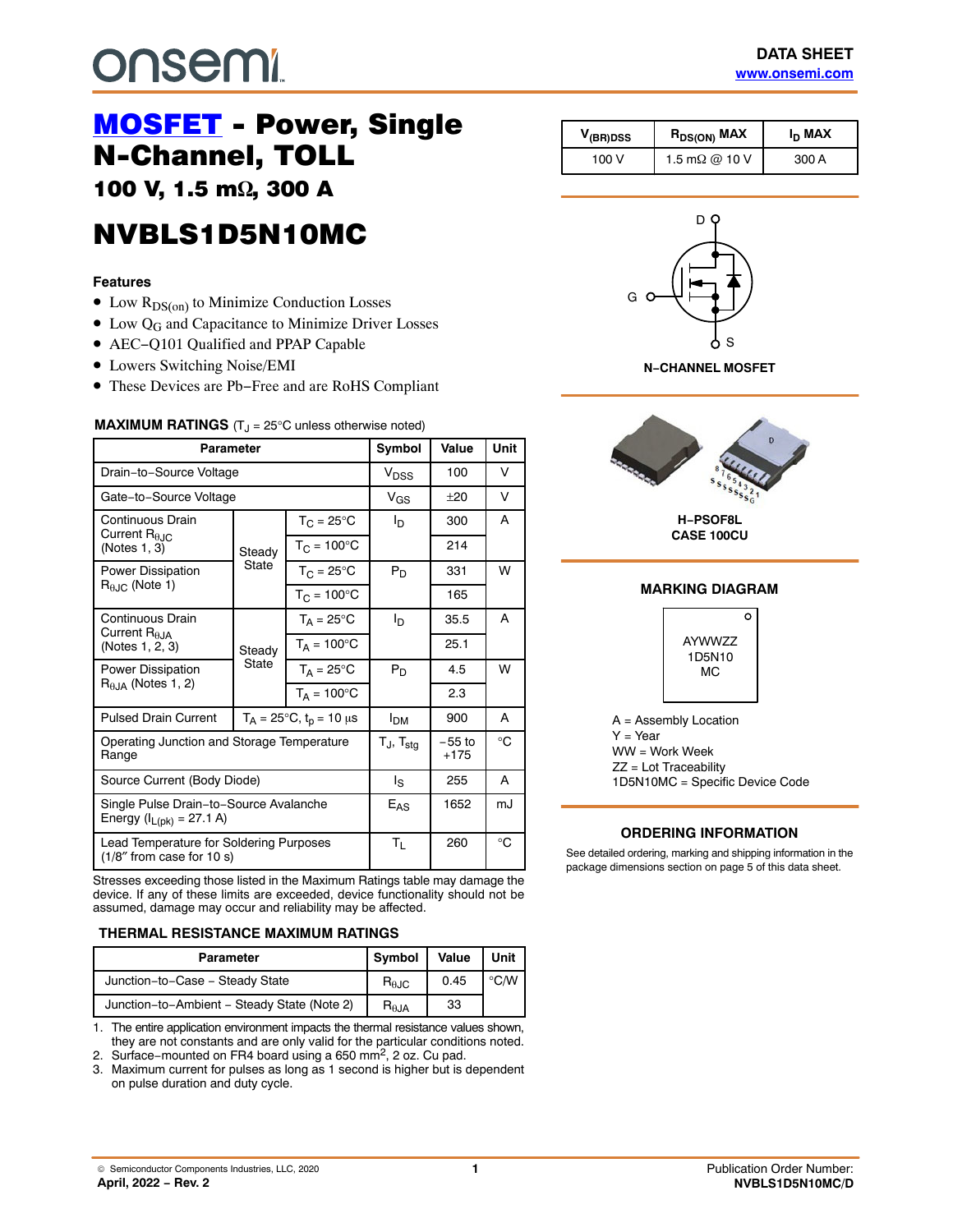#### **ELECTRICAL CHARACTERISTICS** (T<sub>J</sub> = 25°C unless otherwise specified)

| <b>Parameter</b>                                                    | Symbol                    | <b>Test Condition</b>                                                 |                           | Min | Typ    | Max | Unit                |
|---------------------------------------------------------------------|---------------------------|-----------------------------------------------------------------------|---------------------------|-----|--------|-----|---------------------|
| <b>OFF CHARACTERISTICS</b>                                          |                           |                                                                       |                           |     |        |     |                     |
| Drain-to-Source Breakdown Voltage                                   | $V_{(BR)DSS}$             | $V_{GS} = 0 V$ , $I_D = 250 \mu A$                                    |                           | 100 |        |     | V                   |
| Drain-to-Source Breakdown Voltage<br><b>Temperature Coefficient</b> | $V_{(BB)DSS}$<br>T.i      |                                                                       |                           |     | 60     |     | $mV$ /°C            |
| Zero Gate Voltage Drain Current                                     | $I_{DSS}$                 | $V_{GS} = 0 V$ ,                                                      | $T_J = 25^{\circ}C$       |     |        | 10  |                     |
|                                                                     |                           | $V_{DS}$ = 100 V                                                      | $T_J = 125$ °C            |     |        | 100 | μA                  |
| Gate-to-Source Leakage Current                                      | l <sub>GSS</sub>          | $V_{DS} = 0 V, V_{GS} = 20 V$                                         |                           |     |        | 100 | nA                  |
| <b>ON CHARACTERISTICS (Note 4)</b>                                  |                           |                                                                       |                           |     |        |     |                     |
| Gate Threshold Voltage                                              | $V_{GS(TH)}$              | $V_{GS} = V_{DS}$ , $I_D = 799 \mu A$                                 |                           | 2.0 |        | 4.0 | V                   |
| <b>Threshold Temperature Coefficient</b>                            | $V_{GS(TH)}/T_J$          |                                                                       |                           |     | $-9.3$ |     | $mV$ <sup>o</sup> C |
| Drain-to-Source On Resistance                                       | $R_{DS(on)}$              | $V_{GS}$ = 10 V                                                       | $I_D = 80 A$              |     | 1.2    | 1.5 | $m\Omega$           |
| <b>Forward Transconductance</b>                                     | $g_{FS}$                  | $V_{DS}$ = 10 V, $I_D$ = 80 A                                         |                           |     | 230    |     | S                   |
| <b>CHARGES AND CAPACITANCES</b>                                     |                           |                                                                       |                           |     |        |     |                     |
| Input Capacitance                                                   | $C_{ISS}$                 | $V_{GS}$ = 0 V, f = 1 MHz, $V_{DS}$ = 50 V                            |                           |     | 10100  |     |                     |
| <b>Output Capacitance</b>                                           | $C_{OSS}$                 |                                                                       |                           |     | 5100   |     | pF                  |
| Reverse Transfer Capacitance                                        | $C_{RSS}$                 |                                                                       |                           |     | 84     |     |                     |
| <b>Total Gate Charge</b>                                            | Q <sub>G(TOT)</sub>       | $V_{GS}$ = 10 V, $V_{DS}$ = 50 V; $I_D$ = 80 A                        |                           |     | 131    |     | пC                  |
| Threshold Gate Charge                                               | $Q_{G(TH)}$               |                                                                       |                           |     | 25     |     |                     |
| Gate-to-Source Charge                                               | $Q_{GS}$                  |                                                                       |                           |     | 49     |     |                     |
| Gate–to–Drain Charge                                                | $Q_{GD}$                  |                                                                       |                           |     | 21     |     |                     |
| Plateau Voltage                                                     | $V_{GP}$                  |                                                                       |                           |     | 5      |     | V                   |
| <b>SWITCHING CHARACTERISTICS (Note 5)</b>                           |                           |                                                                       |                           |     |        |     |                     |
| Turn-On Delay Time                                                  | $t_{d(ON)}$               | $V_{GS}$ = 10 V, $V_{DS}$ = 50 V,<br>$I_D = 80$ A, $R_G = 6$ $\Omega$ |                           |     | 39     |     |                     |
| <b>Rise Time</b>                                                    | $\mathsf{t}_{\mathsf{r}}$ |                                                                       |                           |     | 71     |     | ns                  |
| Turn-Off Delay Time                                                 | $t_{d(OFF)}$              |                                                                       |                           |     | 83     |     |                     |
| <b>Fall Time</b>                                                    | tŧ                        |                                                                       |                           |     | 90     |     |                     |
| <b>DRAIN-SOURCE DIODE CHARACTERISTICS</b>                           |                           |                                                                       |                           |     |        |     |                     |
| Forward Diode Voltage                                               | $V_{SD}$                  | $V_{GS} = 0 V$ ,<br>$I_S = 80 A$                                      | $T_{\rm J} = 25^{\circ}C$ |     | 0.81   | 1.3 | V                   |
|                                                                     |                           |                                                                       | $T_{\rm d}$ = 125°C       |     | 0.68   |     |                     |
| Reverse Recovery Time                                               | t <sub>RR</sub>           | $V_{GS} = 0 V$ , dl <sub>S</sub> /dt = 100 A/µs,<br>$I_S = 71 A$      |                           |     | 110    |     | ns                  |
| Reverse Recovery Charge                                             | $Q_{\sf RR}$              |                                                                       |                           |     | 143    |     | пC                  |
| Charge Time                                                         | $t_{\rm a}$               |                                                                       |                           |     | 49     |     | ns                  |
| Discharge Time                                                      | $t_{b}$                   |                                                                       |                           |     | 62     |     | ns                  |

Product parametric performance is indicated in the Electrical Characteristics for the listed test conditions, unless otherwise noted. Product performance may not be indicated by the Electrical Characteristics if operated under different conditions.<br>4. Pulse Test: pulse width ≤ 300 μs, duty cycle ≤ 2%.

5. Switching characteristics are independent of operating junction temperatures.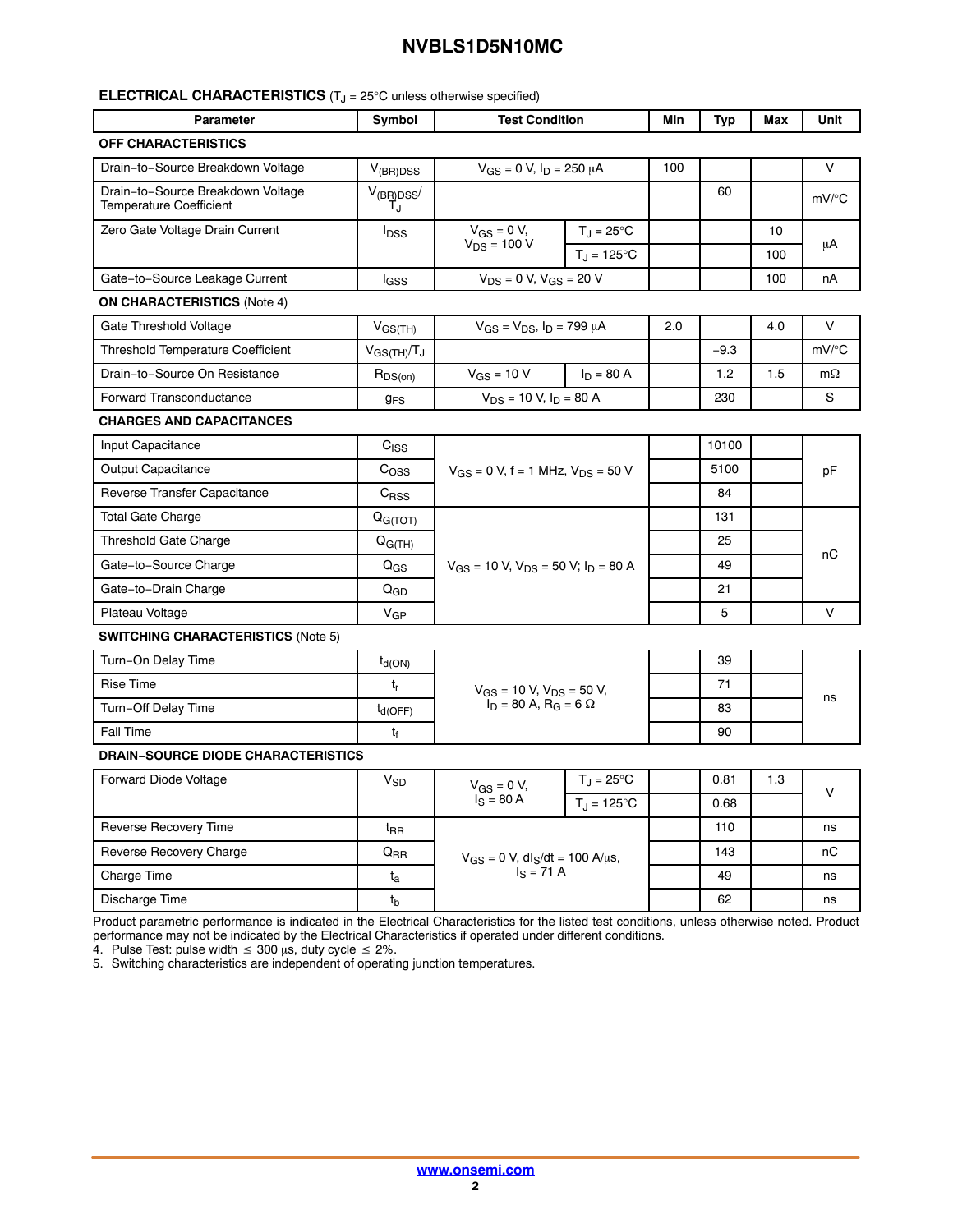## **TYPICAL CHARACTERISTICS**

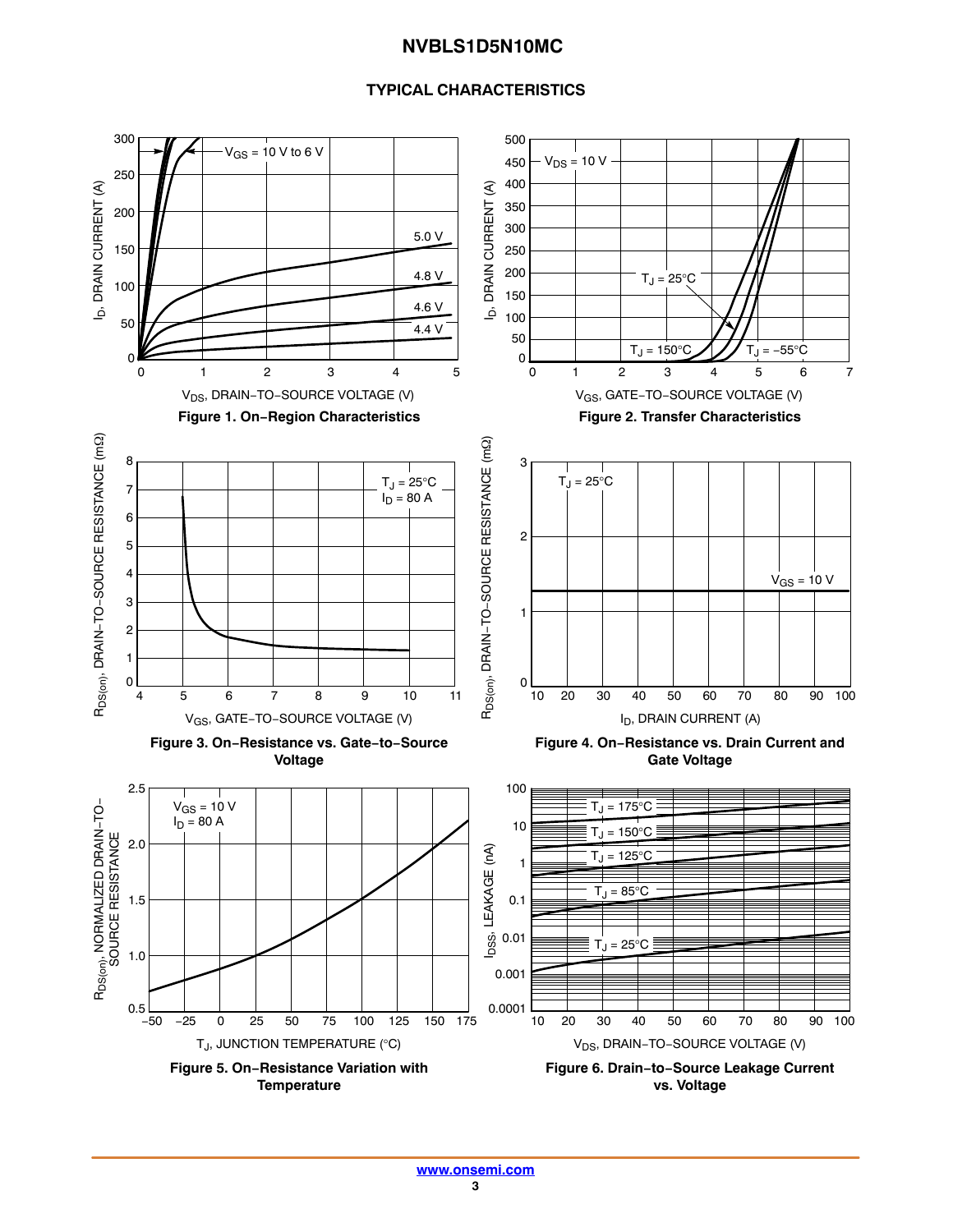## **TYPICAL CHARACTERISTICS**

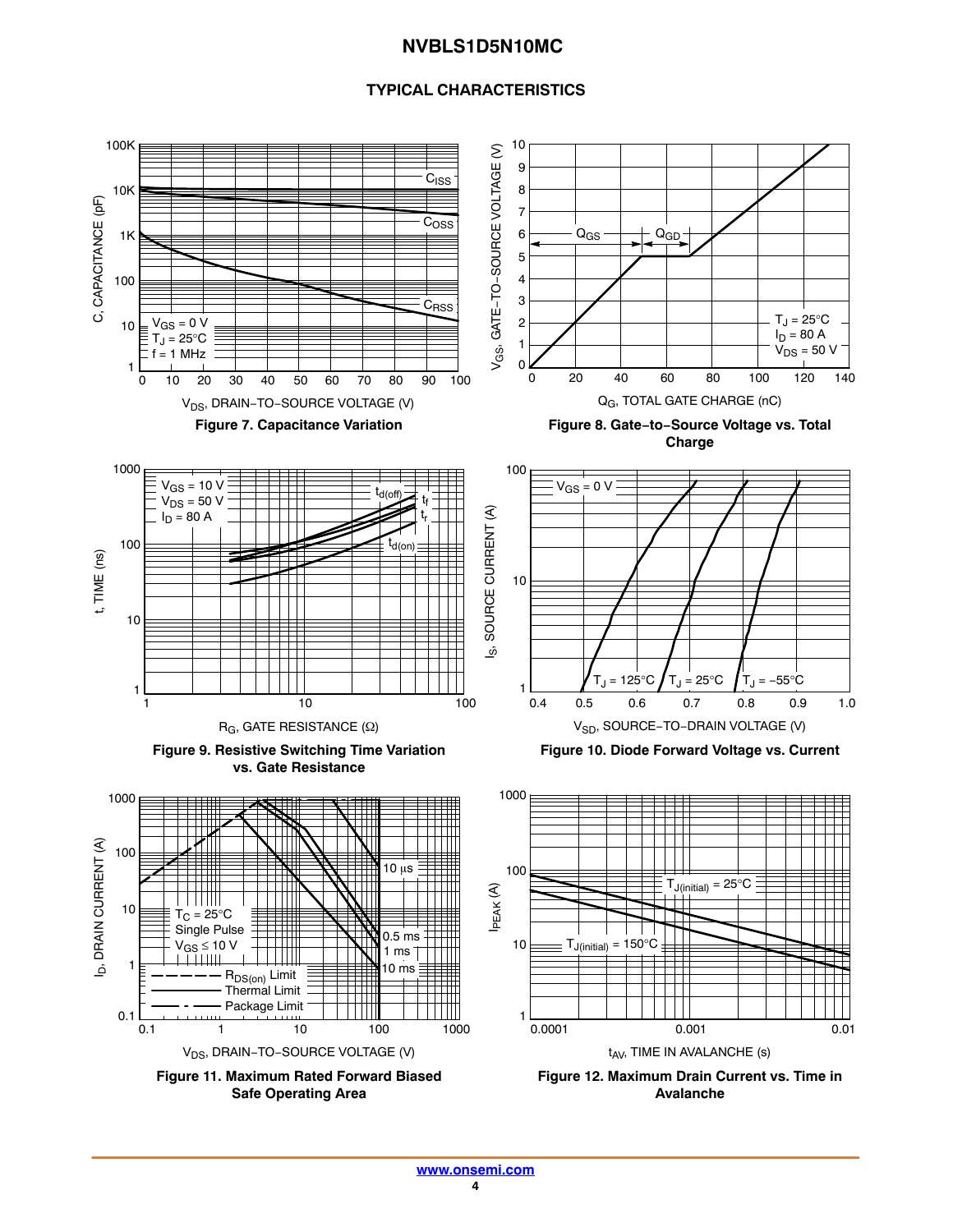# **TYPICAL CHARACTERISTICS**

<span id="page-4-0"></span>

#### **Figure 13. Transient Thermal Impedance**

#### **DEVICE ORDERING INFORMATION**

| Device           | Marking  | Package               | Shipping <sup>+</sup> |
|------------------|----------|-----------------------|-----------------------|
| NVBLS1D5N10MCTXG | 1D5N10MC | H-PSOF8L<br>(Pb-Free) | 2000 / Tape & Reel    |

†For information on tape and reel specifications, including part orientation and tape sizes, please refer to our Tape and Reel Packaging Specifications Brochure, BRD8011/D.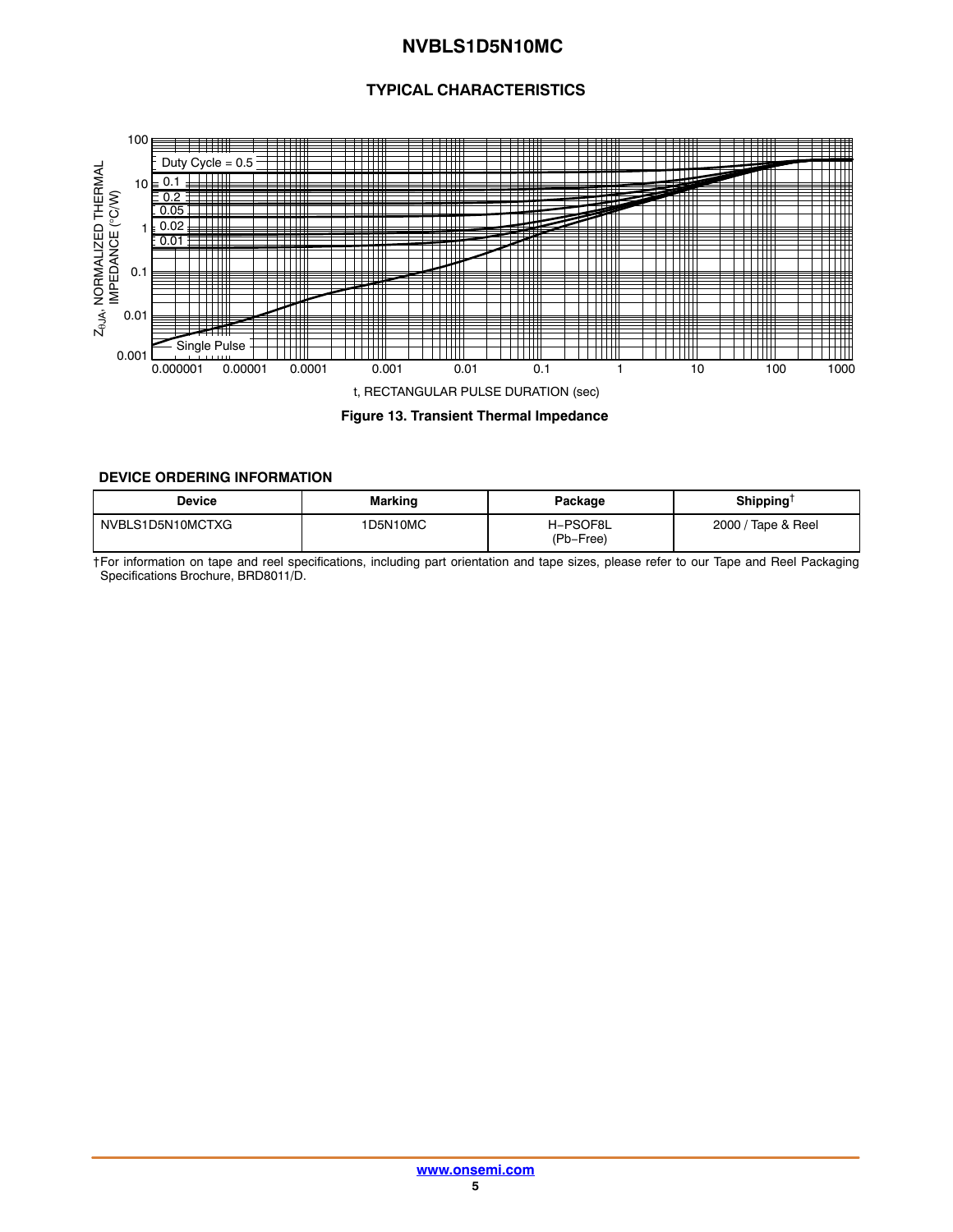#### **PACKAGE DIMENSIONS**